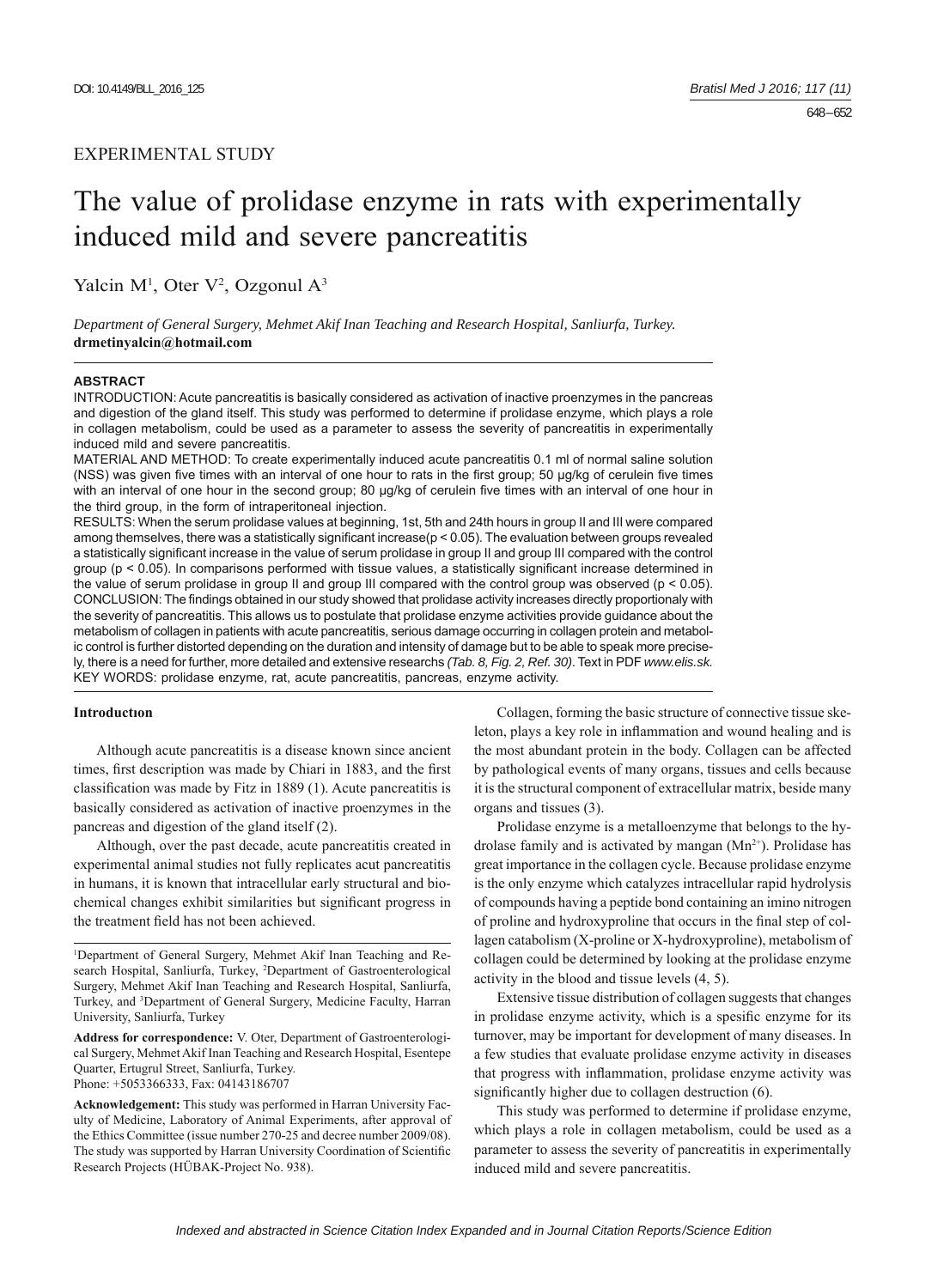# **Material and method**

This study was performed in Harran University, Faculty of Medicine, Laboratory of Animal Experiments, after approval of the Ethics Committee (issue number 270-25 and decree number 2009/08). The study was supported by Harran University Coordination of Scientific Research Projects (HÜBAK-Project No. 938).

3–3.5 months old, weights ranging between 140–150 g, 30 Wistar albino female rats were used in the study.

Three groups, 10 rats in each group, were created for the study. Group 1 served as control group, Group 2 as mild pancreatitis group, and Group 3 as severe pancreatitis group.

To create experimentally induced acute pancreatitis 0.1 ml of normal saline solution (NSS) was given five times with an interval of one hour to rats in first group;  $50 \mu g/kg$  of cerulein, five times with an interval of one hour in second group; 80 μg/kg of cerulein, five times with an interval of one hour in third group, in the form of intraperitoneal (ip) injection.

Just before the injection of cerulein and 1, 5 and 24 hours after the cerulein injection, tail blood taken from all the rats and serums obtained were analyzed biochemically. Serum amylase, lipase, AST, ALT, WBC, LDH, glucose, total bilirubin, direct bilirubin, GGT and ALP activity were tested with commercially obtained kits (Boehringer Mannheim, Germany) and biochemical pancreatitis table observed.

Blood samples obtained from rats were stored in heparinized biochemical tubes and serum samples separated after 10 minutes of centrifugation under 3000 rpm. Serum samples were stored in –80 °C until the day that prolidase enzyme analysis was performed. Serum samples were dissolved at analysis day and serum prolidase enzyme analysis performed spectrophotometrically by Chinard method which is a colorimetric assay method. After 24 hours, abdomens of all the rats were opened after decapitation. Pancreatic

|  |  | Tab. 1. Schoenberg's pancreas grade and stage scale. |  |  |
|--|--|------------------------------------------------------|--|--|
|  |  |                                                      |  |  |

| Assessing Edema        |                                                          |
|------------------------|----------------------------------------------------------|
|                        | No edematous tissue                                      |
|                        | Intralobular edema                                       |
| $\mathfrak{D}$         | Moderate interlobular and intraacinar edema              |
| 3                      | Severe interlobular and intraacinar edema                |
| Assessing Inflammation |                                                          |
|                        | Presence of neutrophils in the border of capil-          |
|                        | laries and post-capillary venules                        |
| $\mathfrak{D}$         | Presence of neutrophils in perivascular tissue           |
| $\mathbf{3}$           | Diffuse infiltration surrounding the pancreatic<br>gland |
| Assessing Cell Damage  |                                                          |
|                        | 1–4 necrotic cells                                       |
| 2                      | 5-10 necrotic cells                                      |
| ς                      | 11-16 necrotic cells                                     |
|                        | $>16$ necrotic cells                                     |
|                        |                                                          |

#### **Tab. 2. Histopathological pancreatitis scoring.**

| Score between 2-4 | Mild pancreatitis     |
|-------------------|-----------------------|
| Score between 5-8 | Moderate pancreatitis |
| Score over 8      | Severe pancreatitis   |

tissue was completely removed. Pancreas tissue was divided into two portions and first part kept frozen for biochemical analysis and other part kept for histopathological examination. Specimen kept for histopathological examination was stored in 10 % formaldehyde solution and sent to the pathology laboratory for further evaluation. Sections four micrometer in size were cut from each pancreatic tissue and stained with hematoxylin-eosin. Pancreatic tissues were examined under a light microscope.

Histopathological examination was performed by Schoenbergs' pancreatic stage and grade scale (Tab. 1) (7, 8). Pancreatic tissues were examined by a pathologist who is an expert in groups under light microscope.

According to this, histopathological edema, neutrophil infiltration and cell damage were evaluated (Tab. 2).

#### *Statistical analysis*

Statistical analysis of blood and tissue samples was accomplished using the SPSS program for Windows 16.0 (Statistical Package for Social Sciences for Windows 16, inc, USA). Nonparametric tests like Mann–Whitney U test, Kruskal–Wallis analysis, Repeated Variance analysis and Kolmogorov–Smirnov test were used for the comparison of data. The results are presented as mean ± standard deviation and Repeated management. Serum prolidase level was calculated using Student's t-test. A p value under 0.05 was considered to be significant.

### **Results**

### *Biochemical evaluation*

After the analysis of serum biochemical parameters between groups at beginnig, at 1st, 5th and 24th hour, amylase and lipase levels were higher in group II (mild pancreatitis) and group III (severe pancreatitis) compared with the control group and this result was statistically significant ( $p < 0.05$ ), (Fig. 1). Other serum parameters; AST, ALT, WBC, LDH, glucose, total bilirubin, direct bilirubin, GGT and ALP levels have revealed no statistically significant difference between groups ( $p > 0.05$ ).

Serum and tissue prolidase levels at the beginning, 1st, 5th and 24th hour were compared between groups and in each group



**Fig. 1. Amylase levels in groups at hours 0, 1, 5 and 24.**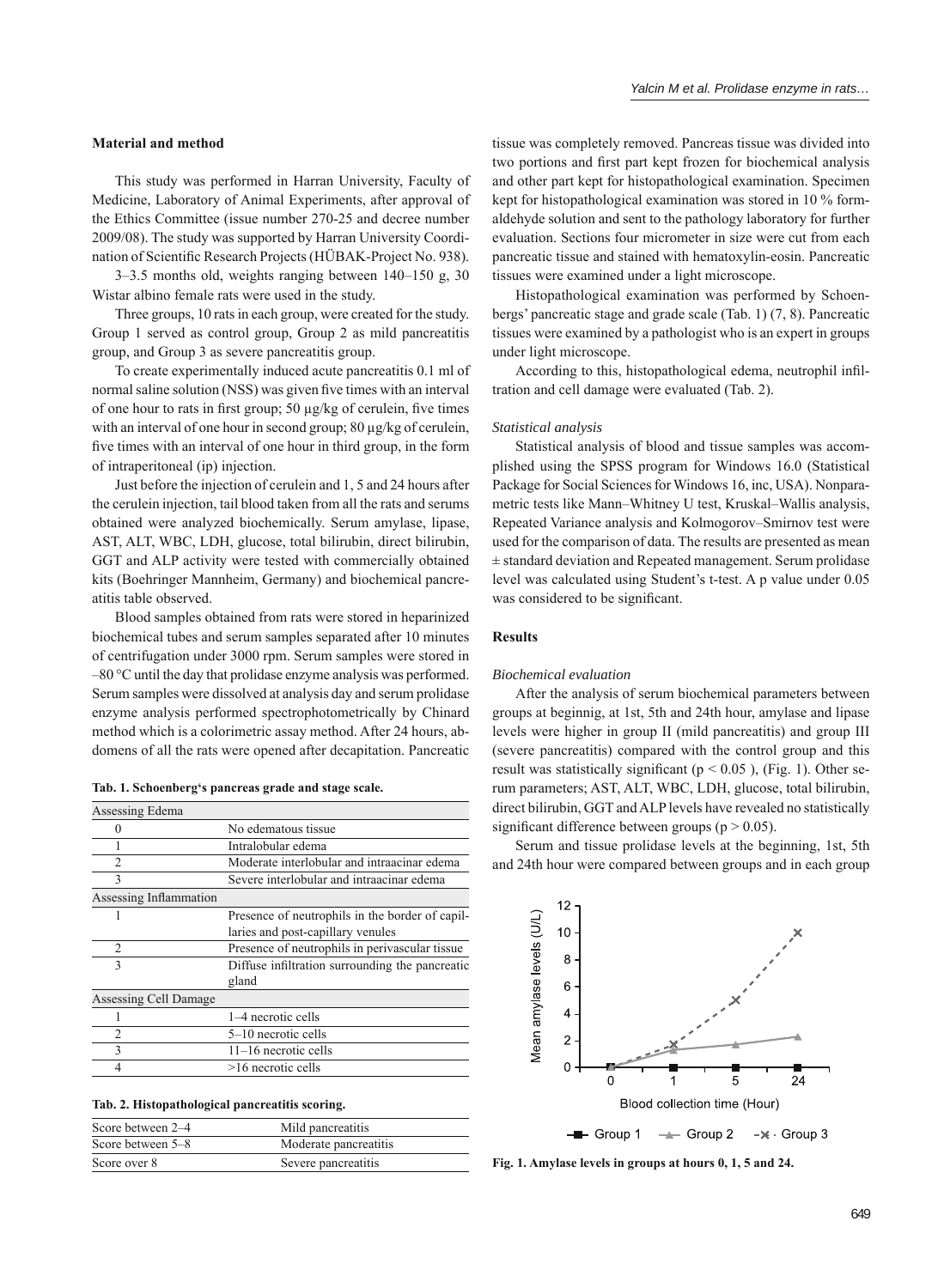648 – 652

**Tab. 3. Group I (control) evaluation of serum biochemical values.**

| Variables  | 0th hour        | 1st hour        | 5th hour           | 24th hour                     | P value      |
|------------|-----------------|-----------------|--------------------|-------------------------------|--------------|
| Prolidase  | $752 \pm 10.4$  | $751 \pm 13.4$  | $752 \pm 14.3$     | 750±9.59                      | 0.725        |
| Glucose    | $1.34 \pm 0.34$ | $1 \pm 0.20$    | $20 \pm 6.98$ bd   | $52 \pm 13$ <sup>cef</sup>    | ${}_{0.001}$ |
| <b>WBC</b> | $2.71 \pm 0.94$ | $4.04 \pm 1.30$ | $2.98 \pm 0.85$    | $4.32 \pm 1.20$ <sup>c</sup>  | 0.023        |
| <b>AST</b> | $94 \pm 25$     | 90±14           | $107 \pm 26$       | $99 \pm 22$                   | 0.336        |
| ALT        | $41 \pm 14$     | $33 \pm 10$     | $50 \pm 16$        | $41\pm7.93$                   | 0.278        |
| GGT        | $2.68 \pm 0.89$ | $3.43 \pm 1.12$ | $3.41 \pm 1.31$    | $4.19 \pm 1.66$               | 0.039        |
| $A$ I P    | $47\pm10$       | $55 + 5.55$     | $57 \pm 11^{b}$    | $66\pm14$ °                   | ${}_{0.001}$ |
| T. bil     | $0.48 \pm 0.12$ | $0.65 \pm 0.18$ | $0.10\pm0.04^{bd}$ | $0.08 \pm 0.02$ <sup>ce</sup> | ${}_{0.001}$ |
| D. bil     | $0.17 \pm 0.49$ | $0.16 \pm 0.03$ | $0.05 \pm 0.01bd$  | $0.03 \pm 0.01$ <sup>ce</sup> | ${}_{0.001}$ |
| Amylase    | 60±17           | 60±12           | $62\pm16$          | $69 \pm 17$                   | 0.186        |
| Lipase     | $6.68 \pm 1.73$ | $7.03 \pm 1.54$ | $6.11 \pm 0.80$    | $6.94 \pm 0.80$               | 0.940        |
|            |                 |                 |                    |                               |              |

<sup>a</sup>: There is a significant difference between 0 and  $1, b$ . There is a significant difference between 0 and 5,  $\degree$ : There is a significant difference between 0 and 24,  $\degree$ : There is a significant difference between 1 and  $5$ ,  $\degree$ : There is a significant difference between 1 and 24, <sup>f</sup>: There is a significant difference between 5 and 24

**Tab. 4. Group II (mild pancreatitis) evaluation of serum biochemical values.**

| Variables                                                                               | 0th hour        | 1st hour                     | 5th hour                     | 24th hour                     | P value      |  |
|-----------------------------------------------------------------------------------------|-----------------|------------------------------|------------------------------|-------------------------------|--------------|--|
| Prolidase                                                                               | 755±10.02       | $773 \pm 11.7^a$             | $778 \pm 12^{b}$             | $785 \pm 16.6$ <sup>c</sup>   | ${}_{0.001}$ |  |
| Glucose                                                                                 | $1.03 \pm 0.34$ | $14.3 \pm 2.62$ <sup>a</sup> | $26 \pm 6.24$ <sup>bd</sup>  | $50 \pm 5.46$ <sup>cef</sup>  | ${}_{0.001}$ |  |
| <b>WBC</b>                                                                              | $4.38 \pm 1.62$ | $3.67 \pm 0.93$              | $5.58 \pm 1.58$ <sup>d</sup> | $3.19 \pm 0.85$ <sup>f</sup>  | 0.433        |  |
| AST                                                                                     | $93 \pm 16$     | $143 \pm 27$ <sup>a</sup>    | $188 \pm 34$ <sup>bd</sup>   | $223 \pm 68$ °                | ${}_{0.001}$ |  |
| ALT                                                                                     | $38\pm4.50$     | $63 \pm 14^a$                | $75 \pm 17$ <sup>b</sup>     | $83 \pm 24$ °                 | < 0.001      |  |
| GGT                                                                                     | $3.31 \pm 1.17$ | $4.50 \pm 1.27$              | $6.09 \pm 1.31$ <sup>b</sup> | $7.48 \pm 2.64$ <sup>ce</sup> | ${}_{0.001}$ |  |
| ALP                                                                                     | $57\pm12$       | $149 \pm 20^{\circ}$         | $196 \pm 34$ <sup>bd</sup>   | $218 \pm 70$ °                | ${}_{0.001}$ |  |
| T. bil                                                                                  | $0.12 \pm 0.03$ | $0.13 \pm 0.05$              | $0.18 \pm 0.04$              | $0.11 \pm 0.31$               | 0.596        |  |
| D. bil                                                                                  | $0.04 \pm 0.01$ | $0.05 \pm 0.01$              | $0.07 \pm 0.02$ <sup>b</sup> | $0.04 \pm 0.01$ <sup>f</sup>  | 0.087        |  |
| Amylase                                                                                 | $70 \pm 20$     | 1297±84 <sup>a</sup>         | $1691 \pm 103^{bd}$          | 2293±309cef                   | ${}_{0.001}$ |  |
| Lipase                                                                                  | $7.66 \pm 2.16$ | $11 \pm 1.18^a$              | $15 \pm 2.91$ <sup>bd</sup>  | $23 \pm 3.81$ <sup>cef</sup>  | ${}_{0.001}$ |  |
| $\alpha$ and $\beta$ . The $\alpha$ is $\alpha$ is $\alpha$ is the $\alpha$ in $\alpha$ |                 |                              |                              |                               |              |  |

<sup>a</sup>: There is a significant difference between 0 and  $1$ ,  $^b$ : There is a significant difference between 0 and 5,  $\degree$ : There is a significant difference between 0 and 24,  $\degree$ : There is a significant difference between 1 and  $5$ ,  $\degree$ : There is a significant difference between 1 and 24, <sup>f</sup>: There is a significant difference between 5 and 24

**Tab. 5. Group III (severe pancreatitis) evaluation of serum biochemical values.**

| Variables  | 0th hour        | 1st hour                     | 5th hour                      | 24th hour                      | P value      |
|------------|-----------------|------------------------------|-------------------------------|--------------------------------|--------------|
| Prolidase  | $764 \pm 11.7$  | $776 \pm 10.9$               | $784 \pm 10.5^b$              | $792 \pm 10.6$ <sup>c</sup>    | ${}_{0.001}$ |
| Glucose    | $42 \pm 1.34$   | $37\pm8.15$                  | $34\pm6.25^{\rm b}$           | $39 \pm 6.03$                  | 0.084        |
| <b>WBC</b> | $6.33 \pm 1.74$ | $10\pm3.05$                  | $7.02 \pm 2.20$               | $2.01 \pm 0.52$ <sup>cef</sup> | ${}_{0.001}$ |
| AST        | $103 \pm 34$    | $233 \pm 34$                 | $254 \pm 28$ <sup>b</sup>     | $270 \pm 36$ °                 | ${}_{0.001}$ |
| ALT        | $31.8 \pm 11$   | $71 \pm 17^a$                | $104 \pm 25$ <sup>bd</sup>    | $122 \pm 25$ <sup>ce</sup>     | < 0.001      |
| GGT        | $3.78 \pm 1.27$ | $5.36 \pm 1.37$              | $9.25 \pm 1.14^{bd}$          | $8.79 \pm 1.90$ <sup>ce</sup>  | < 0.001      |
| ALP        | $55 \pm 11$     | $160 \pm 38$ <sup>a</sup>    | $192 \pm 51h$                 | $222 \pm 36$ <sup>ce</sup>     | < 0.001      |
| T. bil     | $0.58 \pm 0.13$ | $0.11 \pm 0.02^a$            | $0.10 \pm 0.03^b$             | $0.09 \pm 0.03$ <sup>c</sup>   | < 0.001      |
| D. bil     | $0.22 \pm 0.07$ | $0.05 \pm 0.01$ <sup>a</sup> | $0.05 \pm 0.02$ <sup>b</sup>  | $0.03 \pm 0.01$ cf             | ${}_{0.001}$ |
| Amylase    | $78 \pm 13$     | $1642 \pm 431$ <sup>a</sup>  | $5002 \pm 1458$ <sup>bd</sup> | $10000 \pm 0.01$ cef           | < 0.001      |
| Lipase     | 14±4.66         | $32\pm9.33^a$                | $451 \pm 45^{bd}$             | $693 \pm 182$ <sup>cef</sup>   | ${}_{0.001}$ |

<sup>a</sup>: There is a significant difference between 0 and  $1$ ,  $^b$ : There is a significant difference between 0 and 5,  $\degree$ : There is a significant difference between 0 and 24,  $\degree$ : There is a significant difference between 1 and  $5$ ,  $\degree$ : There is a significant difference between 1 and 24, f: There is a significant difference between 5 and 24

itself. In Group I, changes in serum prolidase levels were not statistically significant at beginning, 1st, 5th and 24th hour (Tab. 3)  $(p > 0.05)$ . In Group II (Tab. 4) and Group III (Tab. 5) prolidase levels at beginning, 1st, 5th and 24th hour, showed a statistically significant increase when compared in each group itself ( $p \le 0.05$ ).



**Fig. 2. Prolidase levels in groups at hours 0, 1, 5 and 24.**

When we analysed the results between groups, serum prolidase levels in group II and group III were higher when compared with control group and this was statistically significant ( $p < 0.05$ ) (Fig. 2). Comparison of prolidase levels in Group II with serum prolidase levels at beginning, 1st, 5th, and 24th hour in Group III showed an increase in general but there was no statistical significance (p > 0.005). In comparisons performed with tissue values, levels of prolidase in group II and group III were significantly higher

**Tab. 6. Comparison of pancreatic tissue samples by groups.**

| Variables | Group I        | Group II         | Group III                    | p value |
|-----------|----------------|------------------|------------------------------|---------|
| Prolidase | $1665 \pm 188$ | $1971 \pm 186^a$ | $2217 \pm 245$ <sup>bc</sup> | 0.002   |
|           |                |                  |                              |         |

<sup>a</sup>: There is a significant difference between groups 1 and 2,  $\overline{b}$ . There is a significant difference between groups 1 and 3, $\degree$ : There is a significant difference between groups 2 and 3.

**Tab. 7. Group II (50 μg cerulean) histopathological evaluation of rats.**

| <b>GROUP</b> | Edema          | Inflammation   | Necrosis |
|--------------|----------------|----------------|----------|
| $R-2-1$      |                |                |          |
| $R-2-2$      |                |                |          |
| $R-2-3$      |                |                |          |
| $R-2-4$      | $\overline{c}$ | $\mathfrak{D}$ |          |
| $R-2-5$      |                |                |          |
| $R-2-6$      |                |                |          |
| $R-2-7$      |                |                |          |
| $R-2-8$      |                |                |          |
| $R-2-9$      |                |                |          |
| $R-2-10$     |                |                |          |

**Tab. 8. Group III (80 μg cerulean) histopathological evaluation of rats.**

| <b>GROUP</b> | Edema          | Inflammation   | Necrosis |
|--------------|----------------|----------------|----------|
| $R-3-1$      | 2              |                |          |
| $R-3-2$      | $\mathfrak{D}$ |                |          |
| $R-3-3$      | っ              | 2              |          |
| $R-3-4$      | $\overline{c}$ | $\mathfrak{D}$ |          |
| $R-3-5$      | $\mathfrak{D}$ | $\mathfrak{D}$ |          |
| $R-3-6$      | $\mathfrak{D}$ |                |          |
| $R-3-7$      | $\mathfrak{D}$ |                |          |
| $R-3-8$      | $\mathcal{D}$  | 2              |          |
| $R-3-9$      | $\overline{c}$ |                |          |
| $R-3-10$     | ∍              | າ              |          |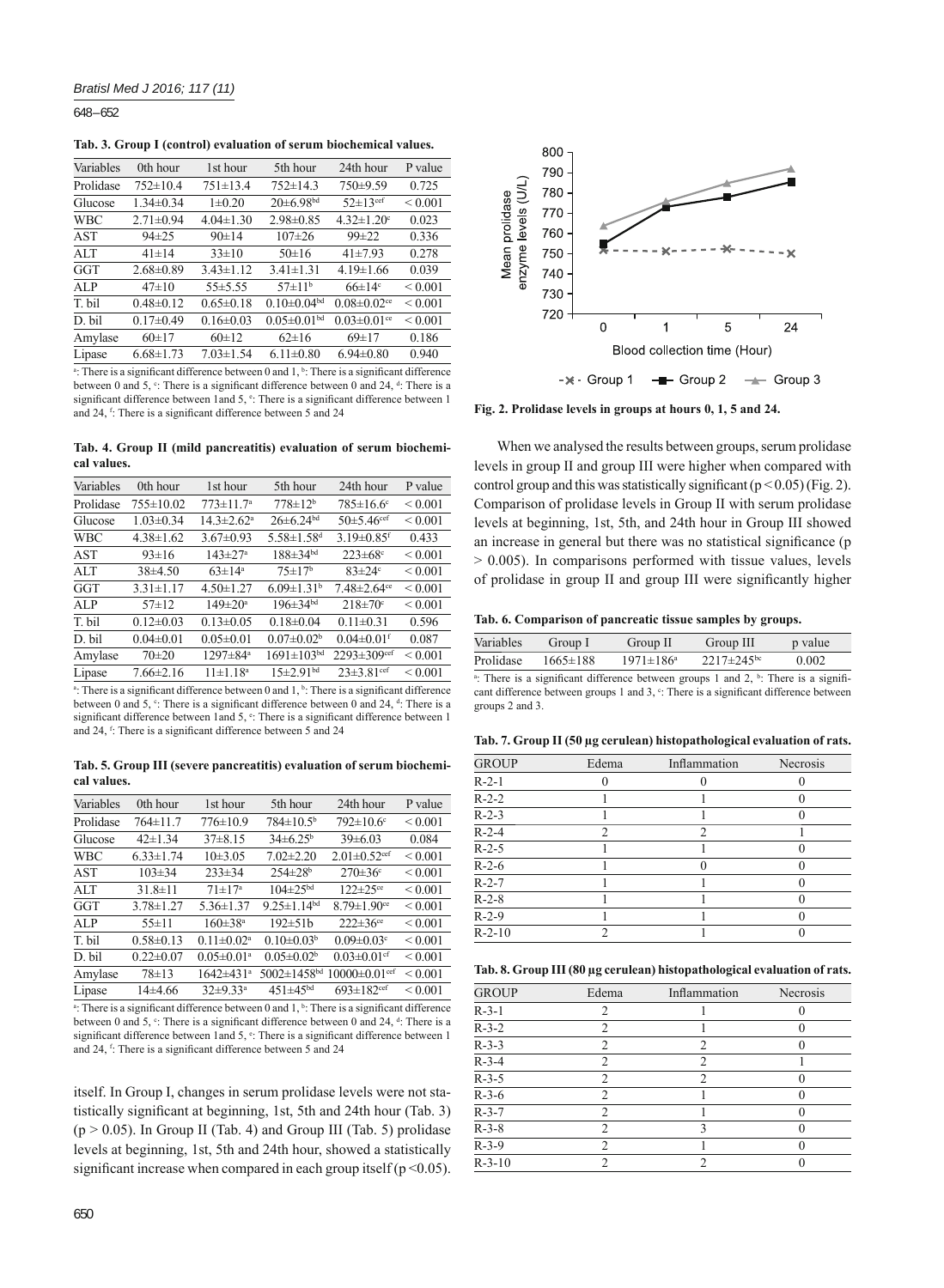compared with the control group and this result was statistically significant ( $p < 0.05$ ) (Tab. 6).

#### *Histopathological evaluation*

When groups examined histopathologically in our study, normal pancreatic tissue observed in group 1 (control group). One of the materials recorded in group 2 was normal and one had moderate and all others had mild pancreatitis. All of the samples recorded as group 3 had inflammation and edema but in two cases moderate pancreatitis was observed.

Microscopic examination of the groups revealed that, group 1 had normal pancreatic tissue. In group 2 acute inflammation and edema consisting of neutrophil polymorph and lymphocytes around ductus were observed (Tab. 7). In group  $3$ , inflammation in the pancreatic tissue and focal area of acinar cell necrosis observed (Tab. 8).

#### **Discussion**

In 300 B.C. Herophilus identified the pancreas first time in history and 400 years later, "pancreas" described by Rufus. The definition of acute and chronic pancreatitis was made by Pare in 1579. In 1901, Opie has revealed the relationship between gallstones and pancreatitis and introduced anatomy of ampulla, choledoch and Wirsung and stated that their obstruction causes pancreatitis (9).

Many theories have been suggested about the pathophysiology of acute pancreatitis. In their study Beger and friends reported that in early and late phases of acute pancreatitis, deterioration of cell membrane and function occurs by the direct effect of reactive  $O<sub>2</sub>$ radicals and pancreas cell damage occurs by deregulation of lysosomal enzymes (10). Alhan et al found that after extravasation of pancreatic secretions into the interstitial space, proteolytic enzymes activated and initiated self-digestion process of tissue and as a result tissue edema, deterioration of microcirculation and cell ischemia develops. Lerch et al showed acinar cell necrosis within 3 hours, fat necrosis, hemorrhage and inflammation within 12 hours after the pancreatic duct ligation (11).

Extensive tissue distribution of collagen suggests that changes in prolidase enzyme activity which is a specific enzyme for its turnover, may be important for development of many diseases. In a few studies that evaluate prolidase enzyme activity in diseases that progress with chronic inflammation, prolidase enzyme activity was significantly higher due to collagen destruction  $(12,13,14)$ .

Prolidase plays an important role in the transformation of prolin which involves recovery of imino acids from the proteins and stored collagen and has a role in collagen synthesis and cell growth (15). It is the only enzyme that functions in the destruction of dipeptides in the C-terminal of proline and hydroxyproline (X-proline or X-hydroxyproline) which occur in the last step of protein catabolism (16,17) and it is effective in the structure of the connective tissue and about 25 % of the continuity of the connective tissue (18).

Prolidase enzyme is responsible for breakdown of iminodipeptides that occur after collagen destruction. Increases in the collagen production and destruction process in fibrosis stage also causes increase in prolidase enzyme activity. Studies show that there is a correlation between serum prolidase levels and fibrotic activity.

Although in the literature there is a range of studies about prolidase enzymatic activity, there is no study about evaluation of prolidase activity which has a role in collagen metabolism in experimentally induced mild and severe pancreatitis in rats. In panreatic diseases that may affect many organ and tissue systems, it can be expected that prolidase activity, which also has an important role in production-destruction and reproduction of protein collagen, could be affected.

In our study, we used the Chinard method for measuring prolidase enzyme activity, which was modified first by Myara et all (19) and Özcan et al (20) afterwards (Chinard Method) (21).

In pancreatitis tissue edema, liquefaction, necrosis and bleeding occurs and in this process, activity of many enzymes such as elastase, kallikrein, phospholipase A, amylase and lipase, increases. Amylase secreted in its active form and break down carbohydrates. Lipase is activated by bile acids and break down lipids and leads to necrosis and in diagnosis, increase of this enzymes are used. Inexpensiveness, fastness, simplicity and avaibility of the test in so many places make amylase valuable. There are some studies suggesting that lipase is more sensitive and specific than amylase in diagnosis of acute pancreatitis (22, 23).

In their studies about acute necrotizing pancreatitis after i.p. injection of L-arginine on 32 rats, Czako et al (24) reported that serum amylase activity starts to increase and reached the highest level in the 24th hour and save a gradual decline in the subsequent hours, and reach the same values as the control group at the 48th hour. In our study also we showed a significant increase in amylase and lipase levels at beginning, 1st, 5th and 24th hour in group II (mild pancreatitis) and group III (severe pancreatitis) compared with the control group.

Celik et al  $(25)$  have found the prolidase activity significantly lower in cirrhotic patients compared to the control group and suggested that collagen turnover has changed with the development of cirrhosis in human liver and prolidase activity may reflect disorders of collagen metabolism in this degenerative liver disease. Myara et al (26) reported in their studies that serum prolidase activity increases in liver cirrhosis and failure.

Alparslan et al (27) compared serum prolidase activity in three patient groups who have viral hepatitis, chronic hepatitis and cirrhosis with the control group in their study. These results suggest that serum prolidase activity can be a useful and independent variable in the diagnosis of liver disease and follow-up of chronic process.

Aslan et al (28) found that serum prolidase activity is significantly higher in H. pylori  $(+)$  patients compared with H. pylori  $(-)$ ones. They associated the prolidase activity with increase of collagen synthesis in cells and gastric fibrosis by gastric mucosal inflammation that was induced by oxidative stress in H. pylori (+) cases.

In their study, Altindag et al (29) found that serum prolidase activity was lower compared to the control group in patients with osteoarthritis of the knee and oxidative stress was increased. They interpreted this results as collagen metabolism may be decreased associated with oxidative stress.

Considering the studies indicating that inflammation creates changes in prolidase enzyme activity (28, 29, 30), one of the reasons of prolidase increase in patients with pancreatitis can be this increased